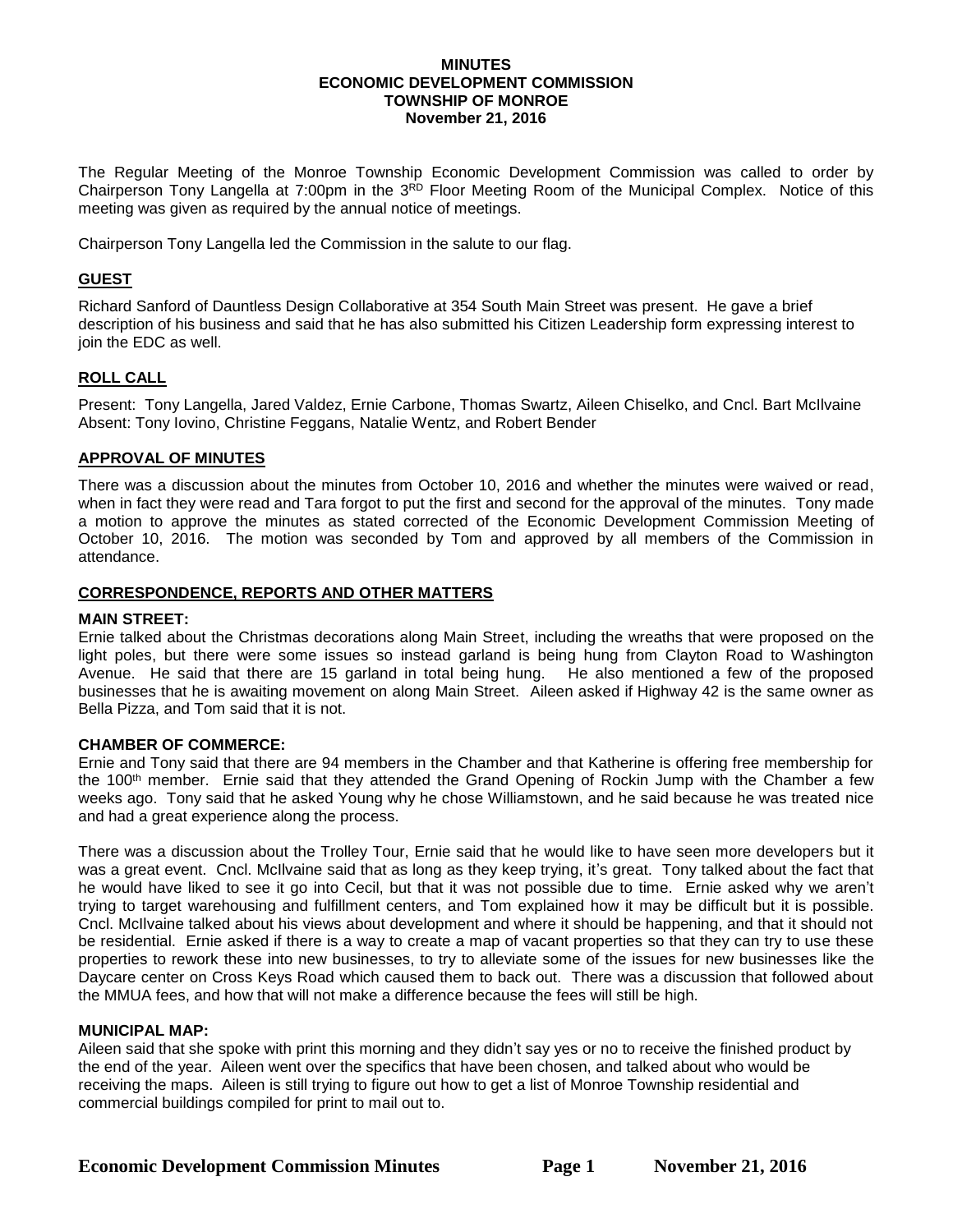# **NEW BUSINESS:**

# **VIDEO (TV ONE) WEB SITE (SUASION) -**

Tony said the video was released at the Trolley tour, and reiterated what a great event it was. Cncl. McIlvaine and Ernie both reiterated not to let the little bumps stop the Commission trying again, and again. There was a discussion about linking all of the social media channels referencing the EDC website

[www.growwithwilliamstown.com](http://www.growwithwilliamstown.com/) and all of the Township pages as well so everyone is linked together. Ernie talked about the residential and commercial properties listed as available on the Township website and both being pulled until they figure out how to correct the process of notifying the proper parties when an inquiry is made.

# **MEDIA COVERAGE -**

There was a discussion about coverage and feedback especially on Facebook, and the Township Talk page and some of the members experience with postings on it.

**SPOTLIGHT ON SMALL BUSINESS –** Christine was not present but she did report that Rockin Jump was going to be at the next Council Meeting in January.

# **MEETING DATE**-

Tony asked if the Commission could change the December meeting from 12-19 to 12-12, Ernie made the motion to make the change in the meeting date and Jared 2<sup>nd</sup> the motion. All were in favor and none were opposed.

# **GOVERNOR'S CONFERENCE ON HOUSING AND ECONOMIC DEVELOPMENT-**

Jared and Christine attended the event the first day, and Tom and Tony attended the second day. Jared said that it was more geared toward South Jersey and thought that it was very good, and Christine agreed. They attended Transferring South Jersey landscapes, and he said that he took away from it that the town needs to be more involved with the County and Christine said that Atlantic City and Glassboro are becoming major hubs and that we, as a Township, need to work on getting connected with them. Tom and Tony said they talked with a Planner from the state who said they would work with the Commission and the Town.

# **SUASION -**

Tony talked to the members present about Suasion's costs sent to the Commission for 2017. Ernie explained that this was sent in response into Ernie telling Susan that they are trying to get budgets together for 2017. Ernie said that he will be lobbying the budgets during the week for both EDC and Main Street, and the members discussed possibly splitting the SUASION cost with the Main Street Committee. Tony asked Cncl. McIlvaine if it would be possible to get someone like Ernie a part time position, and paid position to get out and promote the Township. Cncl. McIlvaine said that this would need to be approved my Mayor Teefy.

### **JFSC REPORT -**

Tony advised everyone to read it and it will be reviewed next month. Tom mentioned that some of the dates for traffic data were very old.

### **SMALL BUSINESS LOANS PROGRAM–**

Tony and the members talked about the difference between SBA Loans for tenants, and not owner occupied businesses and why they are almost automatically denied. Tony said that he would like to talk to Rob Bender about that. There were some

### **ROUNDTABLE**

**Aileen –** Wish you all luck in 2017.

**Jared –** Will need to reach out to Rowan about Small Business workshop

**Tom-** Make sure that everything that has been done is implemented and continued, but not too much to overwhelm themselves.

**Ernie –** Ernie reiterated that Tom offered to do the Zoning Map in a readable format with different information gathered from different maps.

**Cncl. McIlvaine -** A salesperson, possibly assistant for Roe might be beneficial

**Tony –** Looking to reach out to Tom Duffy to be realtor on the Commission, Looking for replacements of leaving members. Going forward, and happy with what has been done this year.

**Richard** – Are there any incentives for new development with green roof, or storm water runoff not into a large system? No one knows of any.

# **LETTERS FOR REAPPOINTMENT –**

Aileen mentioned that Tony Iovino has not submitted a letter for reappointment, and that if anyone else wishes to resign or not be reappointed to please send them in ASAP.

**Economic Development Commission Minutes Page 2 November 21, 2016**